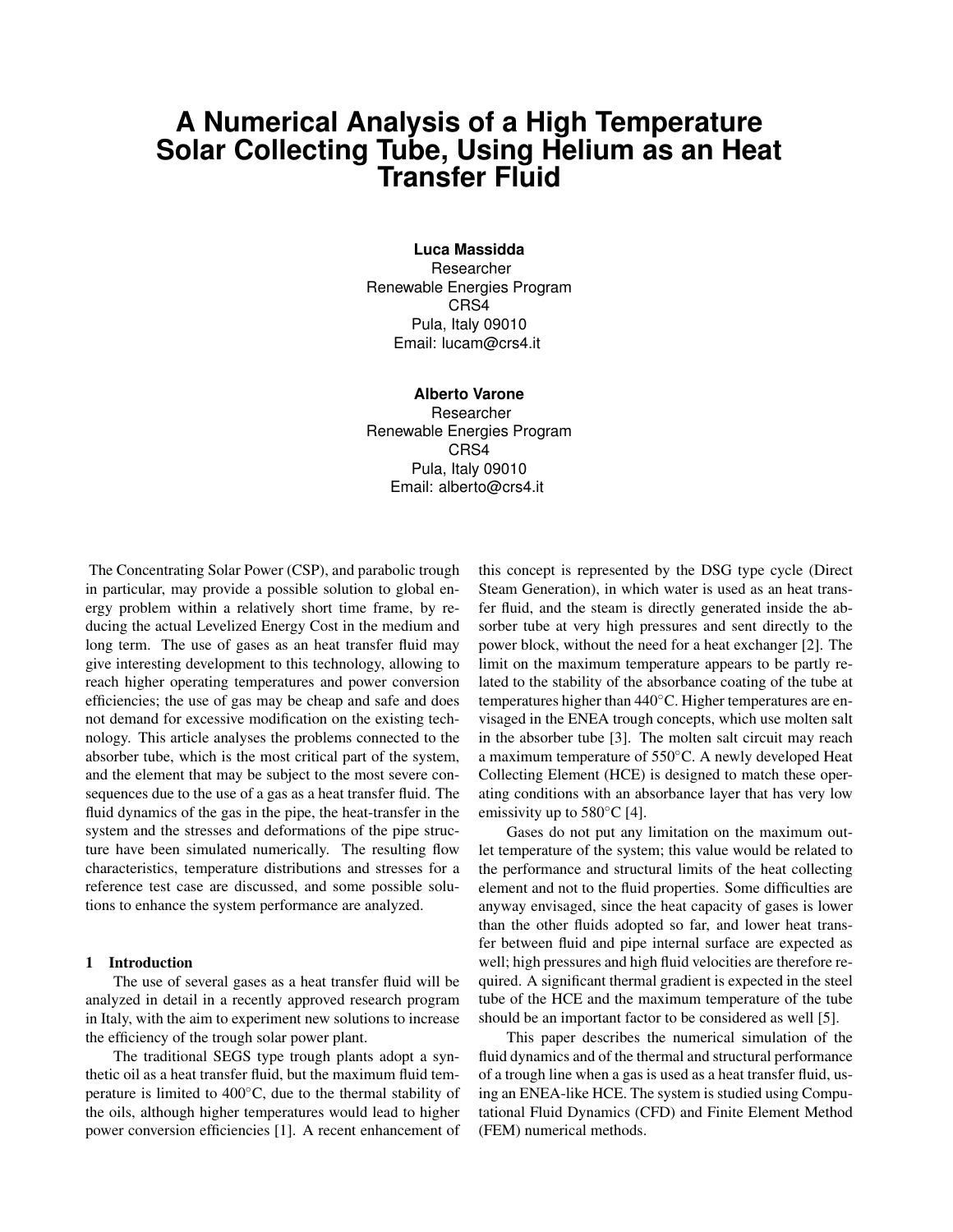# 2 System description

The heat collecting element basically consist of a stainless steel tube, in which the heat transfer fluid flows, covered on the external surface by a solar-selective and low-emissive absorbance layer. The tube is insulated and protected from oxydation by an external glass tube; moreover vacuum is produced between the steel and glass tube, thus the convection heat transfer is inhibited and the heat losses are mainly radiative [1].

The solar radiation is reflected on the HCE by a system of parabolic mirrors, as usual in the trough scheme; the characteristics of the system used as a reference are reported in table 1.

| Table 1. Characteristics of the investigated system |       |             |
|-----------------------------------------------------|-------|-------------|
| Mirror width                                        | 5.75  | m           |
| Trough length                                       | 97.44 | m           |
| Focal length                                        | 1.71  | m           |
| Steel tube int. diameter                            | 64    | mm          |
| Steel tube ext. diameter                            | 70    | mm          |
| Glass tube int. diameter                            | 109   | mm          |
| Glass tube ext. diameter                            | 115   | mm          |
| Tube length                                         | 4060  | mm          |
| Inlet temperature                                   | 150   | $^{\circ}C$ |
| Outlet temperature                                  | 460   | $^{\circ}C$ |
| Solar irradiation on mirror                         | 900   | W/m2        |
| Mirror efficiency                                   | 0.79  | %           |
| Total collected sun radiation                       | 408.8 | kW          |

The system performances have been first analyzed by a simplified model, making simple heat balance and pressure drop calculations along the trough line [6]. The results for several gases are shown in table 2.

A monodimensional model is anyway non satisfactory, due to the simplifications in the physics, but also due to the non uniform irradiation and heating of the tube surface. The temperature distribution in a section of the tube and of the fluid inside is not axi-symmetric, a temperature gradient is generated with higher temperatures on the irradiated zone. This gradient limits the maximum fluid temperature that may be achieved and may cause severe stresses on the tube.

It appeared that a further investigation is required for the fluid dynamics and for the heat transfer problem.

## 3 CFD simulations

A three dimensional fluid dynamical and thermal analysis on both the fluid and the solid phase has been run by means of the Computational Fluid Dynamics code FLUENT. The analysis has been focused on the fluid and on the steel pipe; the trough line is composed by 24 heat collecting elements, each 4.060m long for a total trough line length of 97.44m.

The results of the simplified model have been used to provide the approximate value for some boundary conditions of the analysis, such as the inlet temperature and velocity, and the outlet pressure of the gas.

The model is restricted to the fluid inside the tube and to the steel tube; the glass tube is not included. The detail of the tube suspensions for the support structure and the connections between the steel and glass tubes among others, are neglected in the analysis for the sake of simplicity.

The absorbed solar radiation is modeled using the heat flux distribution of previous ray tracing calculations [3].

The analysis is restricted to Helium at reference conditions: the temperature of the fluid at the initial section of the trough line is fixed at  $150^{\circ}$ C and the pressure at the end of the trough line is 20bar. The mass flow rate is calculated to have an average fluid outlet temperature of 460<sup>°</sup>C.

The values of the maximum temperature in the tube and the temperature gradient in a tube section are important factors for the technical feasibility of the system, for the stability of the absorbing coating and the strength of the glass and steel tubes.

Since the temperature values and distribution for a given outlet temperature of the fluid are influenced by the heat exchange coefficient at the pipe internal surface, it is therefore interesting to enhance the heat transmission to reduce the maximum temperature, and to have more uniform temperature in the steel tube and in the fluid, for any section considered.

Two simple ways to enhance the heat transmission are analyzed: the increase in the surface roughness and the use of helical swirl generators [7, 8].

The internal surface roughness enhances the fluid turbulence, increasing the heat exchange inside the fluid and between the fluid and the tube surface. The performances of a smooth tube are compared to two systems having a surface roughness of 0.1mm and 0.25mm.



Fig. 1. Sketch of the absorber tube with the swirl tape insert

The helical swirl generators are steel tapes, twisted and inserted in the steel tube. Their function is not only to increase the fluid turbulence, but also to refresh the fluid stream in contact with the hot portion of the tube surface and avoid a stratified flow (see Fig. 1). Three systems with different swirl tape length of 8.120m, 4.060m and 2.030m, are studied and compared to the performances of a regular smooth tube.

## 3.1 Meshes

Several meshes at different levels of refinement have been tested. Due to the very stretched aspect ratio of the geometry (7cm external diameter, 97.44m long) a mixed structured-unstructured mesh was used. Structured meshes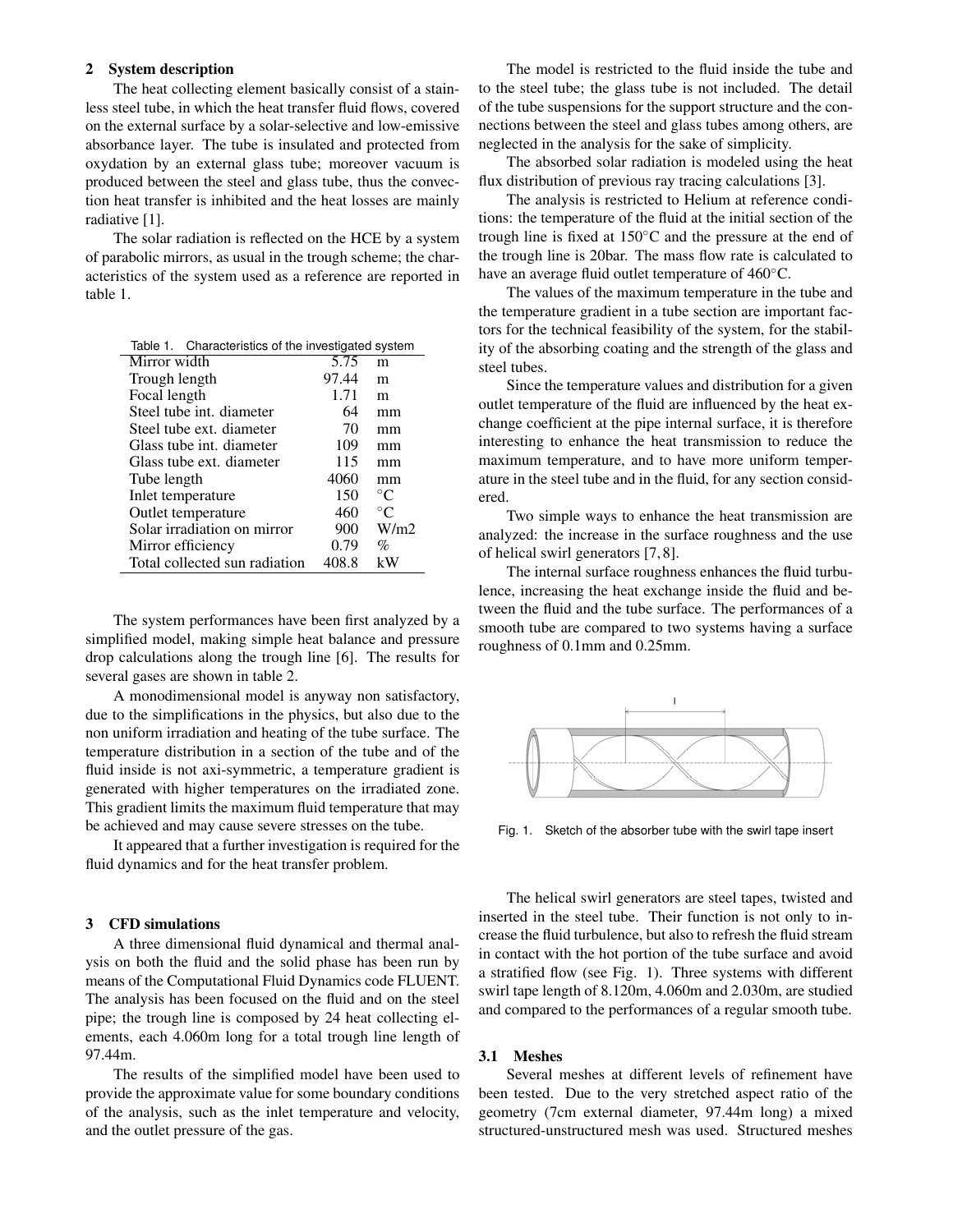Table 2. Characteristics of the investigated system

|                              | H2    | He    | CO2.  | N2    | Air   |             |
|------------------------------|-------|-------|-------|-------|-------|-------------|
| Mass flow rate               | 0.087 | 0.243 | 1.193 | 1.154 | 1.181 | kg/s        |
| Inlet temperature            | 152   | 152   | 152   | 152   | 152   | $^{\circ}C$ |
| Outlet temperature           | 467   | 467   | 460   | 467   | 467   | $^{\circ}C$ |
| Inlet pressure               | 20    | 20    | 20    | 20    | 20    | bar         |
| Pressure loss                | 0.111 | 0.442 | 0.687 | 1.047 | 1.069 | bar         |
| Fluid velocity at the outlet | 39.2  | 58.5  | 26.2  | 41.0  | 40.8  | m/s         |
| Esteemed power to the fluid  | 387.7 | 387.6 | 385.8 | 385.7 | 385.7 | kW          |

were used for the near-wall fluid region and for solid layers in the transversal plane.

The same mesh was used in all the analyses with and without the presence of the helical tape. The volume of the fluid is divided in two parts separated by a surface; this surface is considered as an internal boundary when no helical tape is present, and as an internal surface when the tape is considered. The mesh is refined near the surface to solve for the boundary layer.

The mesh has an extruded cylindrical shape; the number of swirls considered is so low that the influence of the tangential velocity of the fluid could be neglected. The effect of the fluid swirl has been simulated rotating the heat flux source around the tube axis along the length, as discussed in the following.

## 3.2 Material properties

The properties of the AISI 316 stainless steel used for the heat collecting tube are listed in table 3. The gas is governed by to the ideal gas law with viscosity and thermal conductivity function of the temperature [9].

The ideal gas approximation is acceptable for Helium at the operating conditions; the values of dynamic viscosity and thermal conductivity are variable with temperature according to the following laws (with  $T$  in  $K$ ): [10]

Viscosity  $(kg/m/s):$   $\mu = 6.9847 \cdot 10^{-6} + 4.5517 \cdot$  $10^{-8}T - 6.162 \cdot 10^{-12}T^2$ 

Thermal conductivity  $(W/m/K)$ :  $k = 0.054615 +$ 0.0003556*T* −4.8326 · 10−8*T* 2

# 3.3 Collector irradiation

The concentrated solar irradiation is simulated through a volumetric heat source applied to the first layer of cells near the illuminated surface. The distribution of the solar irradiation concentrated on the pipe surface results from a ray tracing analysis and is shown in Fig. 2 [3].

In order to simulate the effect of a swirling tape, we simplified the computational problem adopting a straight, not swirled mesh, and rotating the heat flux around the tube axis instead. In this way we are neglecting the tangential component of velocities and acceleration, this may be an acceptable approximation if the tangential velocity magnitude is low when compared to the axial component, as it happens with a low number of tape turns per tube length.

The angle  $\alpha$  in the previous expressions is calculated as a function of the point position. If  $\phi$  is the angle of the point around the pipe axis, *z* is the axial coordinate and *l* is the tape



Fig. 2. Solar irradiation on the pipe external surface and interpolation curves resulting from a ray tracing numerical simulation

length required for a flow inversion (see Fig. 1), then  $\alpha$  may be calculated as:

$$
\alpha = \phi + \pi \frac{z}{l} \tag{1}
$$

When the swirling tape is not included, the angle  $\alpha$  is simply taken as equal to φ.

# 3.4 Thermal losses

The absorber tube is thermally insulated as well as possible. The convection is inhibited by the vacuum annulus between the steel tube and the external glass tube; the thermal irradiation is minimized by the use of specifically designed absorber coatings, that have low emissivity in the infrared range up to 580◦C, but having high emissivity and absorptivity for the wavelengths of the solar spectrum.

It has been demonstrated [11] that the heat losses of and HCE can be modelled, with good agreement to the experimental results, by using the following simple expression:

$$
q = (a + cV)(T_{ab} - T_a) + \varepsilon_{ab}b(T_{ab}^4 - T_{sky}^4)
$$
 (2)

where  $T_{ab}$  is the mean tube temperature,  $T_a$  is the air temperature, *V* is the wind velocity, and  $\varepsilon_{ab}$  is the emissivity of the HCE. The coefficients *a*, *b* and *c*, are relative to the heat conduction through the supports, to the convective losses from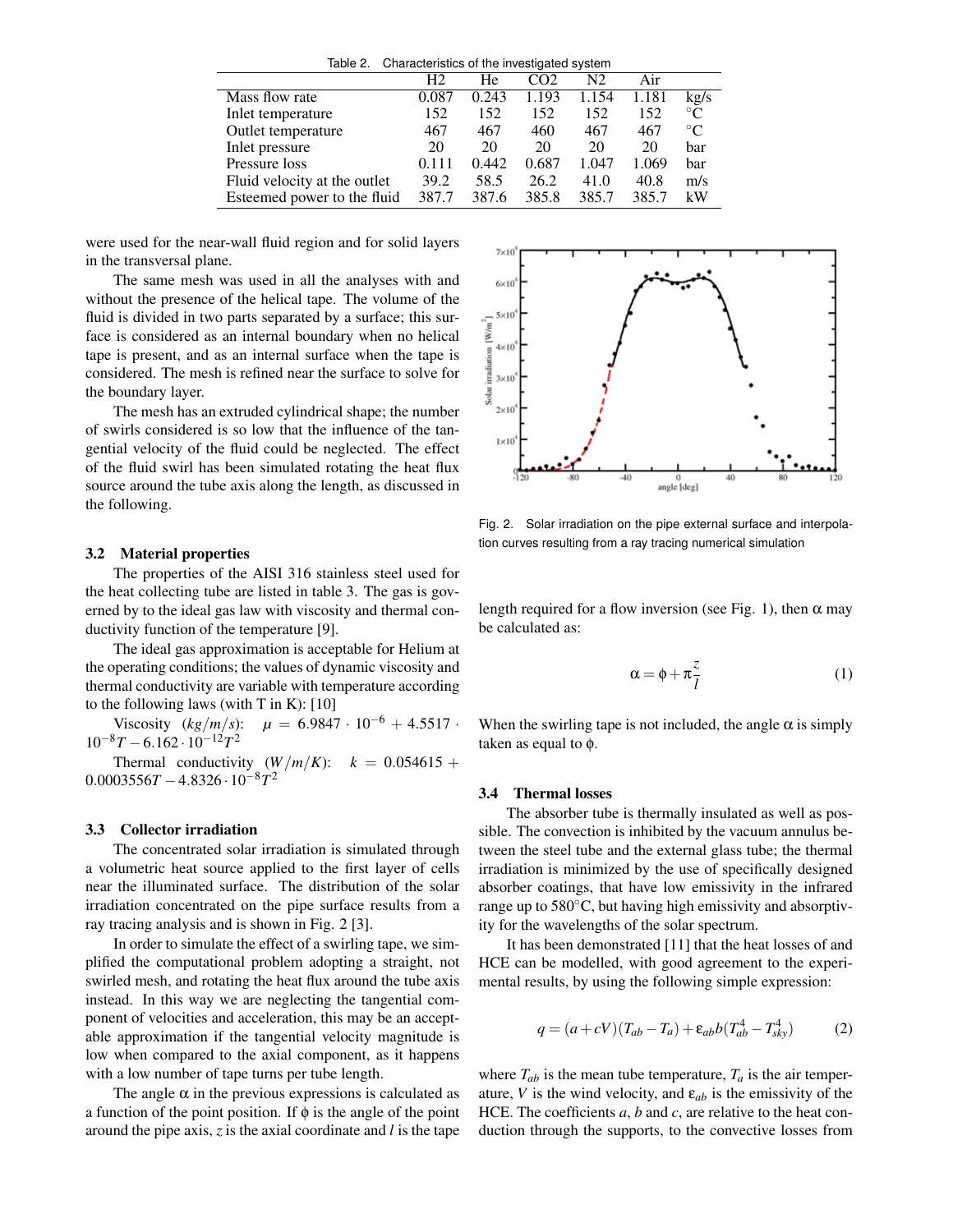Table 3. AISI 316 stainless steel properties

| Temp. | Density | Specific | Thermal  | Elastic | Thermal     | Yield  | Allowable |
|-------|---------|----------|----------|---------|-------------|--------|-----------|
|       |         | heat     | conduct. | modulus | exp. coeff. | stress | stress    |
| K     | kg/m3   | J/kg/K   | W/m/K    | GPa     | $10-6/K$    | MPa    | MPa       |
| 300   | 7960    | 468      | 13.40    | 194     | 15.2        | 207    | 110       |
| 400   |         | 504      | 15.20    | 188     | 16.1        | 167    | 110       |
| 500   |         | 527      | 16.75    | 182     | 16.9        | 143    | 110       |
| 600   |         | 550      | 18.30    | 174     | 17.5        | 129    | 110       |
| 700   |         | 563      | 19.80    | 166     | 17.9        | 121    | 110       |
| 800   |         | 571      | 21.30    | 158     | 18.3        | 118    | 105       |
| 900   |         | 589      | 22.75    | 149     | 18.6        | 113    | 68        |
| 1000  |         | 602      | 24.20    | 136     | 18.8        | 103    | 21        |

the glass tube, and to the radiation losses; the latter term is by far the most important for high temperatures.

Therefore it appeared that for the limits of our analysis the heat losses of the pipe could be modelled with reasonable accuracy by applying a heat sink to the external layer of cells of the model. The heat flux is simply calculated as:

$$
q = \varepsilon_{ab} T_{ab}^4 \tag{3}
$$

where  $T_{ab}$  is the surface temperature,  $\sigma$  is the Stefan-Boltzmann constant and  $\varepsilon_{ab}$  is the infrared emissivity, assumed equal to 0.16, higher than the value obtained in the ENEA HCE system [4]. This expression seems to fit reasonably well also with recent field measurements [12].

#### 3.5 Solution algorithm

The fluid equations, solved for steady flows, are computed using the segregated solver method. Using this approach, the governing equations are solved sequentially. Since the governing equations are non-linear (and coupled), several iterations of the solution loop must be performed before a converged solution is obtained. Since the flow is always turbulent, several turbulence models have been checked; the  $k - \varepsilon$  model resulted to give the most satisfactory results.

# 4 CFD results

# 4.1 Smooth tube

The results for the Helium at 20bar and initial temperature of 150◦C, are shown first for the smooth pipe; Figure 3 shows the temperature contours plot for three different sections (at inlet, middle and outlet sections).

The temperature distribution in the steel and gas section is influenced by the distribution of the solar radiation on the tube external surface, by the heat transfer coefficient on the internal surface and by the thermal conductivity of the steel. The maximum temperature of the steel reaches  $550^{\circ}$ C at the end of the line, the temperature difference between enlightened and non-enlightened areas of the tube is almost constant along the trough line and higher than 100◦C. Similar results are obtained in numerical simulations for the final portion of the DSG trough line [13]. The thermal gradient is much lower in systems where slower and denser fluids such as molten salt or mineral oils, are used as thermal carriers [3, 14].

The thermal gradient in the tube surface induces into the gas two big recirculation cells, but the resulting transversal velocities are several orders of magnitude lower than the longitudinal velocity and have a limited effect on the heat transmission between the steel tube and the fluid.

## 4.2 Rough tube

The turbulent heat transfer coefficient inside the tube may be enhanced to reduce the temperatures differences; a more turbulent flow may be obtained using rough internal surfaces tubes instead of smooth tube. As a drawback, an increase of the pressure loss is expected and an higher pumping power is required.

Table 4 shows a performance comparison between smooth and rough tubes.

The surface roughness does not have a significant effect on the velocity profile, the pressure drop is increased along the pipe length, and the most significant effect is the reduction of the tube temperature peak, related to the increased heat transfer coefficient.



Fig. 4. Temperature distribution on the tube external surface at the outlet section of the trough line for several values of the surface roughness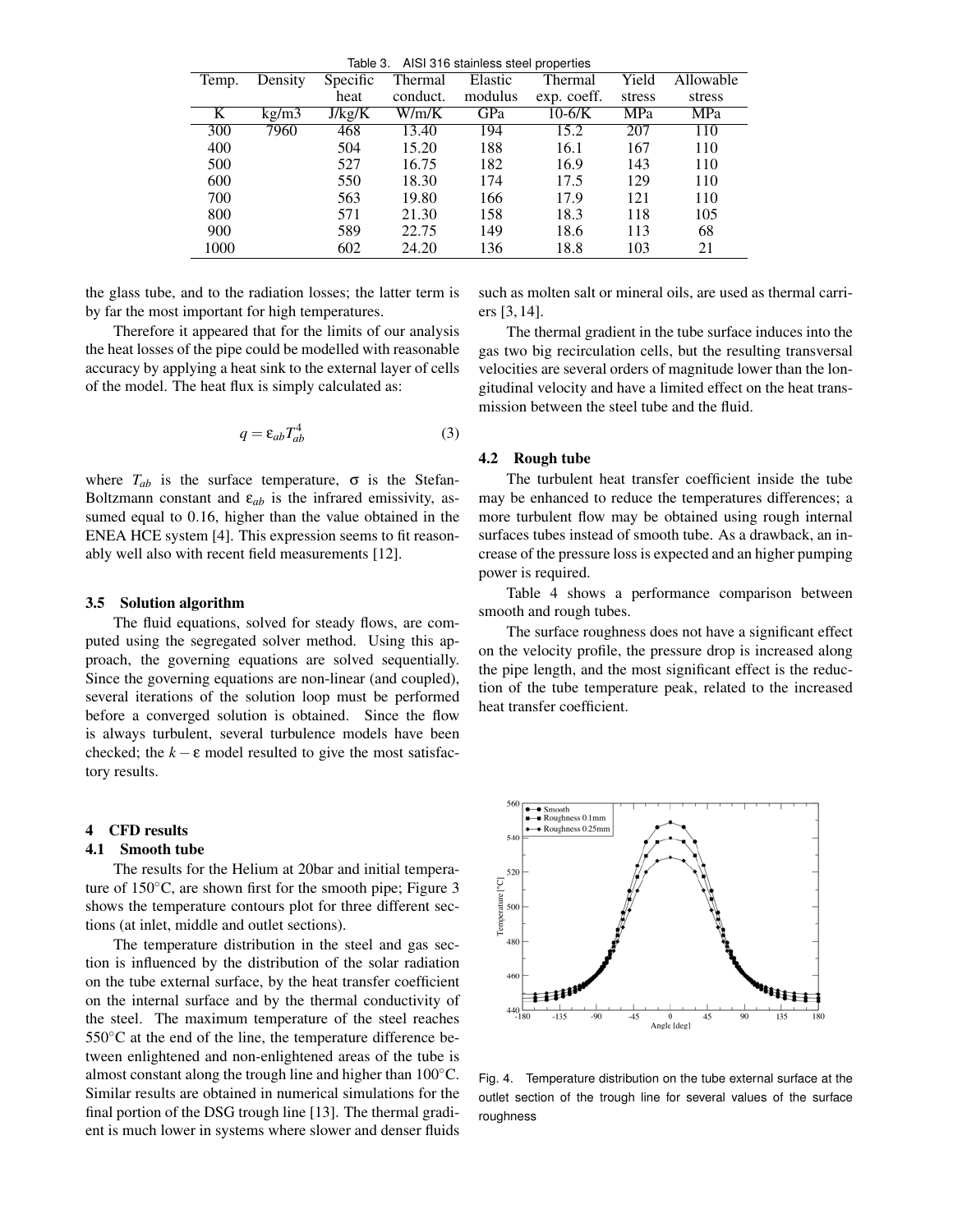

Fig. 3. Temperature distribution in three sections (inlet, middle and outlet) for a smooth tube with Helium at 20bar

| Flow results for Helium for smooth and rough tubes<br>Table 4. |        |        |        |                 |  |  |
|----------------------------------------------------------------|--------|--------|--------|-----------------|--|--|
| Roughness                                                      | Smooth | 0.1    | 0.25   | mm              |  |  |
| Mass flow rate                                                 | 0.2152 | 0.2152 | 0.2152 | kg/s            |  |  |
| Inlet pressure                                                 | 20.0   | 20.0   | 20.0   | bar             |  |  |
| Inlet average velocity                                         | 30.50  | 30.4   | 30.2   | m/s             |  |  |
| Inlet temperature                                              | 150    | 150    | 150    | $\rm ^{\circ}C$ |  |  |
| Outlet pressure                                                | 19.63  | 19.55  | 19.44  | bar             |  |  |
| Outlet average velocity                                        | 53.6   | 53.7   | 53.7   | m/s             |  |  |
| Outlet average temperature                                     | 461.2  | 461.8  | 462.7  | $^{\circ}C$     |  |  |
| Outlet steel minimum temperature                               | 443.9  | 445.9  | 448.1  | $^{\circ}C$     |  |  |
| Outlet steel maximum temperature                               | 548.3  | 539.1  | 528.1  | $^{\circ}C$     |  |  |
| Pressure drop                                                  | 0.37   | 0.45   | 0.56   | bar             |  |  |
| Pumping power ( $\eta_c = 0.8$ )                               | 4.40   | 5.37   | 6.71   | kW              |  |  |

The temperature distribution on the external tube surface at the final section is shown in Fig. 4. The temperature gradient in the final section is reduced from 105◦C for the smooth tube to  $80^{\circ}$ C for a tube having a surface roughness of 0.25mm. The lower thermal gradient results in lower stresses in the steel tube, and the lower value of the maximum temperature in the steel would allow also an increase in the fluid outlet temperature. The price to be paid is an increase in the pumping power required, but still low if compared to power extracted.

# 4.3 Swirl tapes

The thermal gradient on the pipe may be reduced by adopting twisted tape inserts that would swirl the gas inside the tube, enhancing the fluid turbulence and the heat transfer coefficient, and also refreshing the fluid stream in contact with the hot portion of the internal surface. The internal surface of the tube and tape are smooth but additional boundary layers have origin on the tape surfaces, increasing the turbulence of the flow. An increase in the pressure drop with respect to the smooth tube is expected, too.

The thickness of the tape is neglected and the surface is assumed adiabatic. The swirl length of the tape insert is defined as the length required for a flow inversion, or a turn of the flow of 180◦ ; three swirl lengths are considered (8.120m, 4.060m and 2.030m) that correspond to a complete flow turn every four, two and a single tube module. The results, also compared to the smooth tube, are listed in table 5.

Figure 5 shows the temperature distribution on the tube external surface, at the output section, for several values of the swirl length. The swirl tape has a positive effect on the thermal gradient of the section; the effect of the swirl length is evident but the overall effect is limited; it might be necessary to increase the swirl effect with a further reduction of the swirl length, but this might lead to an increase of the



Fig. 5. Temperature distribution on the tube external surface at the outlet section of the trough line for several values of the swirl length

pressure drop. The temperature difference is reduced from 105 $°C$  for the smooth tube to a minimum of 71 $°C$  for a tube having a swirl length of 2.030m.

## 4.4 Enhanced tube

Finally we compare the standard smooth tube with an enhanced tube that has both a helical tape with swirl length of 2.030m and a surface roughness of 0.25mm, see table 6. The two systems have the same boundary conditions and mass flow rate; the high value of the heat exchange coefficient in the enhanced tube reduces the temperature gradient in the steel tube section and between the tube and the fluid, thus permitting higher fluid outlet temperature values.

The Fig. 6 and 7 show the temperature distribution on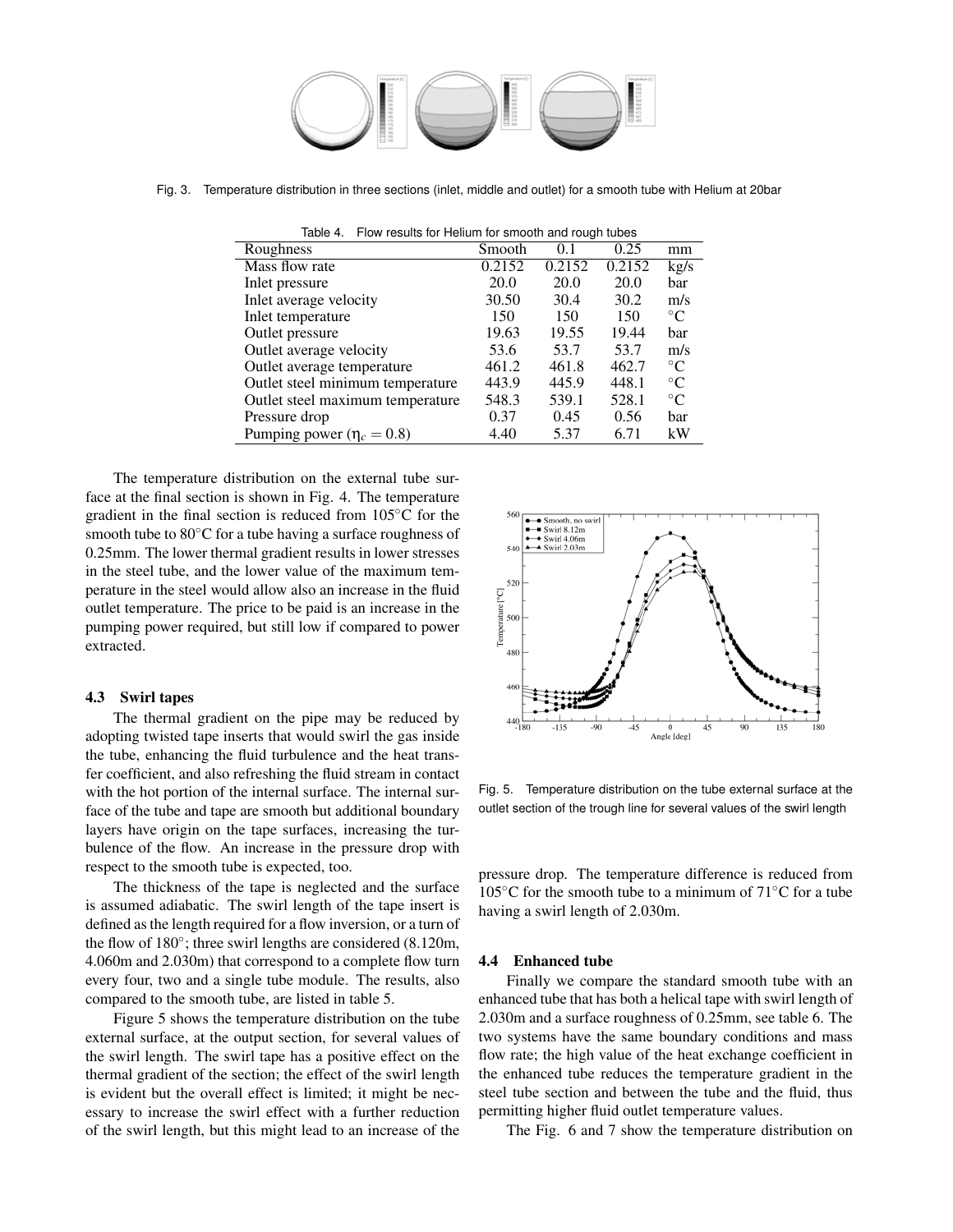Table 5. Flow results for Helium with several helical tape inserts

| Swirl lenght                     | No swirl | 8120        | 4060   | 2030   | mm              |
|----------------------------------|----------|-------------|--------|--------|-----------------|
| Mass flow rate                   | 0.2152   | 0.2152      | 0.2152 | 0.2152 | kg/s            |
| Inlet pressure                   | 20.0     | <b>20.0</b> | 20.0   | 20.0   | bar             |
| Inlet average velocity           | 30.50    | 29.96       | 29.96  | 29.96  | m/s             |
| Inlet temperature                | 150      | 150         | 150    | 150    | $\rm ^{\circ}C$ |
| Outlet pressure                  | 19.63    | 19.38       | 19.37  | 19.37  | bar             |
| Outlet average velocity          | 53.6     | 52.67       | 52.68  | 52.68  | m/s             |
| Outlet average temperature       | 461.2    | 460.9       | 461.1  | 461.1  | m/s             |
| Outlet steel minimum temperature | 443.9    | 448.3       | 452.9  | 456.2  | $\rm ^{\circ}C$ |
| Outlet steel maximum temperature | 548.3    | 536.2       | 530.8  | 526.8  | $\rm ^{\circ}C$ |
| Pressure drop                    | 0.37     | 0.63        | 0.63   | 0.63   | bar             |
| Pumping power ( $\eta_c = 0.8$ ) | 4.40     | 7.57        | 7.57   | 7.57   | kW              |



Fig. 6. Temperature on the external surface of the final module of the trough line. The tube is smooth and the fluid is Helium at 20bar



Fig. 7. Temperature on the external surface of the final module of the trough line. The tube has a surface roughness of 0.25mm and a swirl tape with inversion length of 2.03m is used. The fluid is Helium at 20bar

the external surface for the smooth tube and for the enhanced tube. As expected the internal surface roughness and the swirl tape have the effect to reduce the temperature gradient in the tube, that equals 54◦C. The temperature profile of Fig. 7 is no longer symmetric, due to the swirl tape, moreover the maximum temperature is not reached in the outlet section.

## 5 Structural analysis

The stresses and strains of the steel tube have been analyzed by means of a finite element modeling; the analysis has been focused on the final pipe of the trough line where the maximum temperatures are found. Apart from the internal pressure of 20bar and the self weight, that are constant for the entire trough line, we applied the temperature distribu-

tion previously calculated in the CFD analysis for a smooth pipe for which the surface roughness is equal to zero and the enhanced tube that has a mean surface roughness of 0.25mm and an helical tape with swirl length of 2.030m.

We used ANSYS, the model is formed by 2880 brick elements and 16416 nodes. We run both linear and nonlinear static structural analyses, with material properties variable with temperature.

The tube is supposed to be entirely made from a AISI 316 stainless steel, the material properties are listed in the table 3, the maximum allowable stress for 20 years of operating lifetime is taken from the ASME NCC boiler and Pressure Vessel code.

The boundary conditions at the end section of the tube are chosen to approximate the effect of a long trough line on the portion considered. The tube may expand freely in the radial and axial directions but the two end section can not move or rotate in any transverse direction, due to the pipe supports and to the symmetry boundaries of the trough line.

#### 5.1 Results

Figures 8 and 9 show the equivalent stresses (according to the Guest-Tresca stress criterion) on the external surface of the steel tube as calculated by the linear elastic analysis for the smooth and for the enhanced tube. The stresses on the internal surfaces have a similar distribution and values. The stresses are very high, and in both tube configurations would cause the yielding of the steel: the maximum value of the equivalent stress in an elastic analysis reaches the maximum value of 230MPa in the smooth tube, whereas in the enhanced tube the maximum stress is reduced to 150MPa due to the lower thermal gradients.

On the final portion of the pipe line the maximum temperature found is  $600\degree C$ , at this temperature the yield stress is 113MPa, and the maximum allowable stress is 68MPa.

The mechanical stresses are due to the superposition of the loads acting on the pipe and are mainly due to the internal pressure and to the thermal stresses, the latter having higher values but being much less dangerous than the pressure load. Thermal stresses are in fact self-limited, they act as a prescribed displacement for the structure: if the structure yields to reach the required deformation no further plastic deformation would occur. On the contrary, pressure loads are not self-limited: if the pipe yields due to internal pressure, or to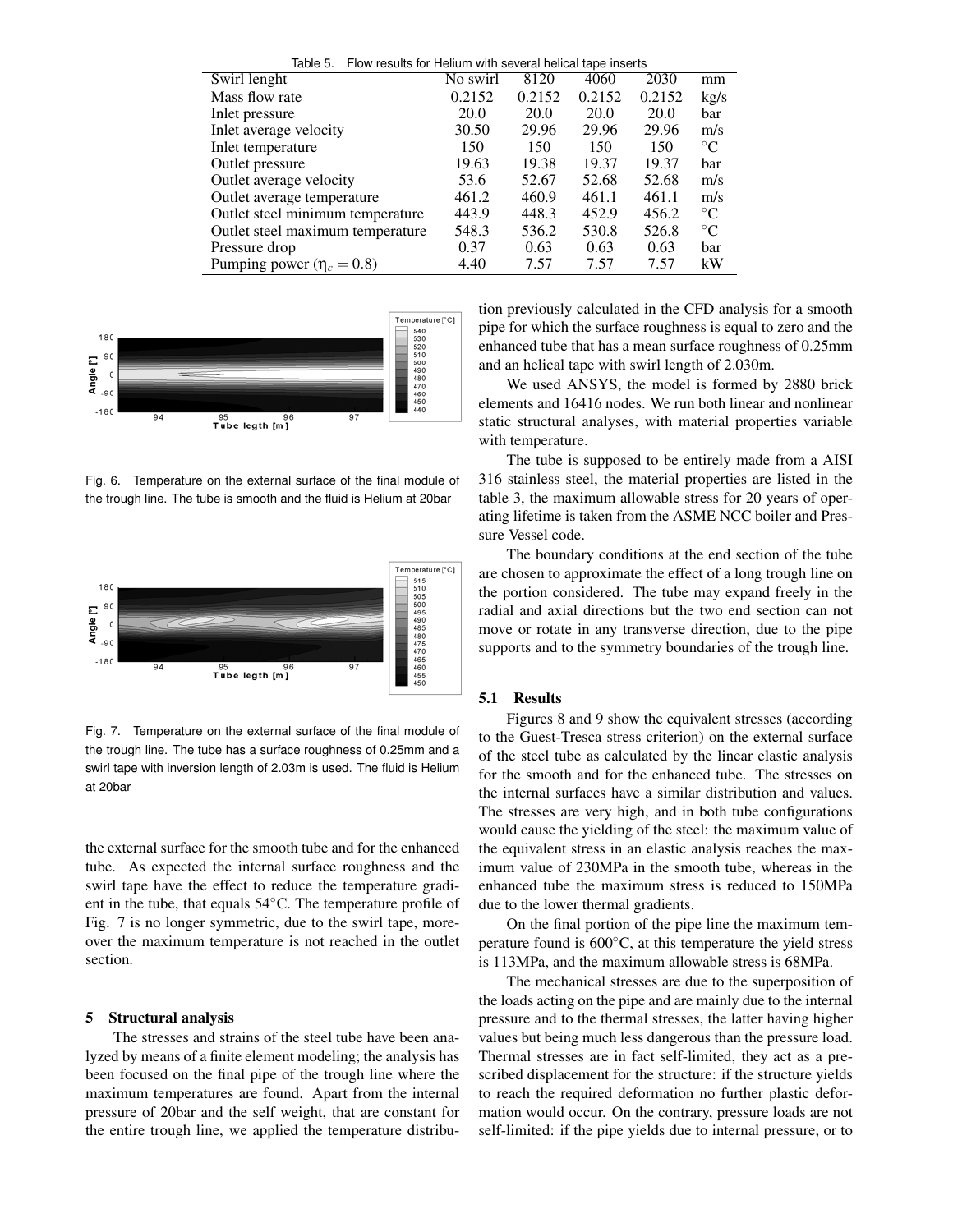|                                  | Table 6. Smooth and "enhanced" tube performance comparison |        |                 |  |  |
|----------------------------------|------------------------------------------------------------|--------|-----------------|--|--|
| Roughness                        | Smooth tube                                                | 0.25   | mm              |  |  |
| Swirl length                     | No swirl                                                   | 2030   | mm              |  |  |
| Mass flow rate                   | $\overline{0.2152}$                                        | 0.2152 | kg/s            |  |  |
| Inlet pressure                   | 20                                                         | 20     | bar             |  |  |
| Inlet average velocity           | 30.50                                                      | 30.20  | m/s             |  |  |
| Inlet temperature                | 150                                                        | 150    | $^{\circ}C$     |  |  |
| Outlet pressure                  | 19.63                                                      | 19.56  | bar             |  |  |
| Outlet average velocity          | 53.6                                                       | 53.72  | m/s             |  |  |
| Outlet average temperature       | 461.2                                                      | 462.4  | $\rm ^{\circ}C$ |  |  |
| Outlet steel minimum temperature | 443.9                                                      | 457.5  | $^{\circ}C$     |  |  |
| Outlet steel maximum temperature | 548.3                                                      | 511.3  | $\rm ^{\circ}C$ |  |  |
| Pressure drop                    | 0.37                                                       | 0.84   | bar             |  |  |
| Pumping power ( $\eta_c = 0.8$ ) | 4.40                                                       | 9.93   | kW              |  |  |



Fig. 8. Equivalent stresses on the external surface for the last module of the trough line, resulting from an elastic analysis. The tube is smooth and the Helium pressure is 20bar



Fig. 9. Equivalent stresses on the external surface for the last module of the trough line, resulting from an elastic analysis. The tube has a surface roughness of 0.25mm and a swirl tape with inversion length of 2.03m is used. The fluid is Helium at 20bar

its self weight, the structure continues to deform plastically until the strain hardening of the material balances the applied load, or until the rupture of the material.

It is therefore important to identify the stresses due to the pressure and gravity loads only. It results that the stresses are mainly due to the pressure; the equivalent stress is almost uniform on the internal surface reaching the maximum value of 25MPa, much lower than the allowable stress limit.

The final part of both smooth and enhanced pipe has been further analyzed with a non-linear simulation. We adopted an elastic-perfectly plastic material model with bilinear kinematic hardening law; the hardening module is set to zero. We simulated a repeated on-off cycle, in which the pipe starts at ambient temperature with only pressure and gravity acting, reaches the operating temperature and the design pressure, and then returns to the initial condition, cycled several times.



Fig. 10. Equivalent stresses on the external surface for the last module of the trough line. The result is calculated in a non-linear analysis when the maximum temperature is reached. The tube is smooth and the Helium pressure is 20bar



Fig. 11. Equivalent stresses on the external surface for the last module of the trough line. The result is calculated in a non-linear analysis when the maximum temperature is reached. The tube has a surface roughness of 0.25mm and a swirl tape with inversion length of 2.03m is used. The fluid is Helium at 20bar

It resulted that after the first cycle the stress pattern repeats over and over with no further plastic deformation. When the pipe reaches the operating condition the first time a plasticization occurs approximately in all the heated area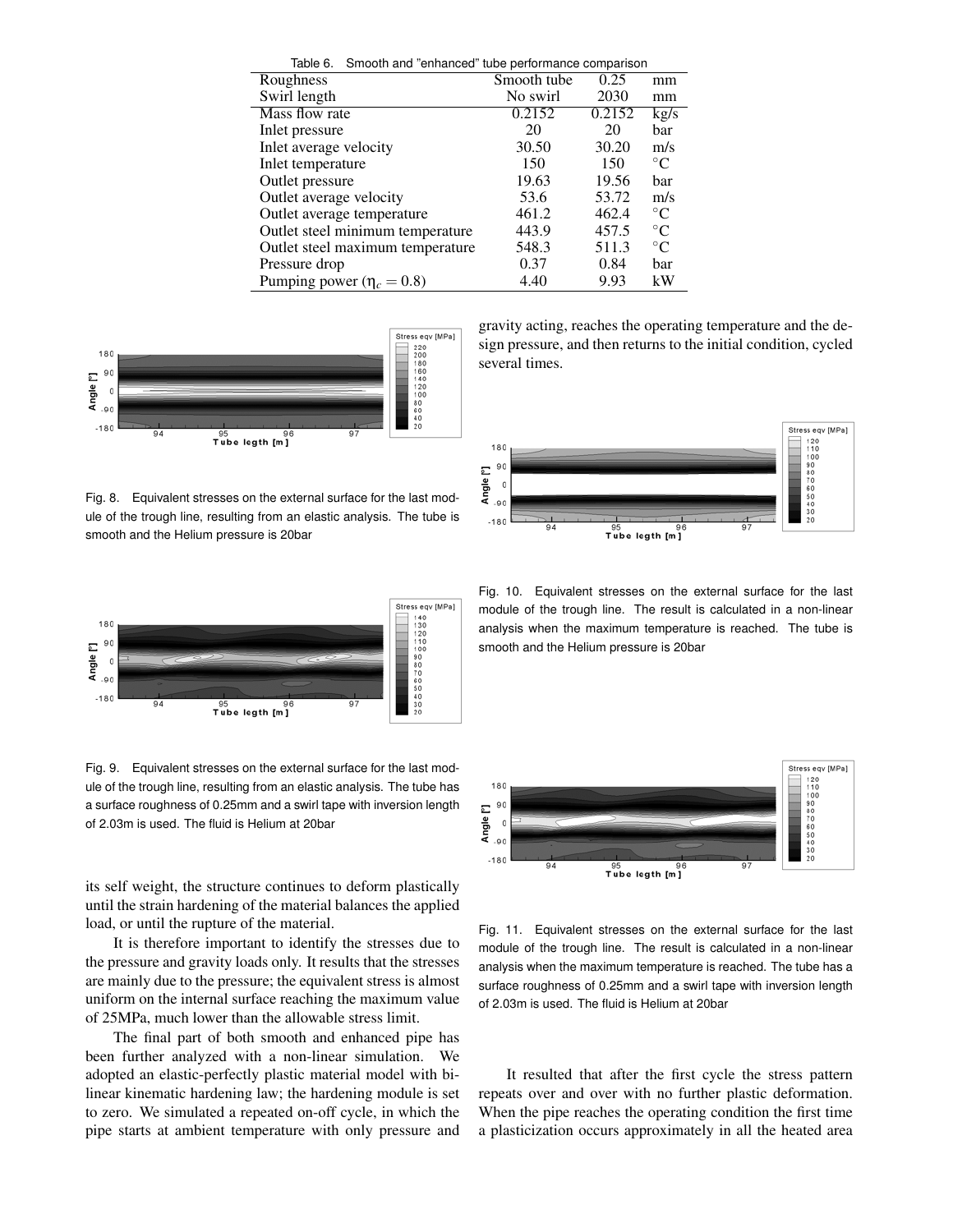

Fig. 12. Equivalent stresses on the external surface for the last module of the trough line. The result is calculated in a non-linear analysis when the minimum temperature is reached; the residual stresses due to the steel yielding are evident. The tube is smooth and the Helium pressure is 20bar

of the pipe as shown in Fig. 10 for the external surface of the smooth pipe and in Fig. 11 for the enhanced pipe.

When the pipe is cooled down the residual stresses appear for the smooth tube, as shown in Fig. 12 for the external surface; the maximum stress value is still close to 120MPa but in this case there is no further plastic deformation since the material yield stress at ambient temperature is much higher. The residual stresses in the enhanced tube are almost negligible, and the stresses in low temperature condition are only due to pressure and gravity.

The reduction of the temperature gradient in the pipe section, as observed in the comparison between the smooth and the enhanced pipe, greatly reduces the plastic deformation. The yielding is still present, and it is confined in a limited portion of the pipe surface; the plastic deformation is self limited as mentioned and will not grow in time with repeated cycles.



Fig. 13. Deformation of the axis of the last module of the trough line under a cycled thermal load, for a non-linear analysis and for the standard smooth and the enhanced tube (roughness 0.25mm and swirl length 2.03m)

In the Fig. 13 the deformation of the pipe axis is shown for the extreme conditions of the thermal cycle, and for the initial condition at ambient temperature in which no plastic deformation has occurred yet. The initial condition is equal for both tubes, the thermal deformation sums to the effect of the self-weight when the operating temperature is reached; the effect of the swirl on the temperature distribution is responsible for the particular deformation pattern. When the tube is cooled down the enhanced tube mostly recovers its initial position, since its deformation is mostly elastic. The smooth tube on the contrary is subject to a diffuse plasticization, with residual stresses causing the deformation in the minimum temperature condition.

# 6 Conclusions

The use of a gas as a heat transfer fluid for a trough solar collector has been analyzed by means of numerical simulations. This fluid is characterized by a low specific heat capacity and a low heat transfer coefficient, and relatively high values of the fluid pressure and the mass flow rate are required.

The performance of a system using helium has been analysed first using a standard heat collecting element, designed for a different fluid, and then showing the effects of an increase of the internal surface roughness and of the use of twisted tape swirl generators.

The structural analysis showed that the non-uniform thermal distribution on the pipe surface causes a severe stress condition on the steel pipe, which may affect its strength and performance. The loads due to pressure and self-weight appeared to be commensurate to the design of the pipe, but the thermal stresses resulted very high.

The use of heat transfer enhancements greatly improves the system performances by increasing the heat transfer coefficient and reducing the temperature gradient in the tube section. The reduction of thermal stresses is anyhow still not sufficient to avoid plastic deformations in the structure. New means to enhance turbulence and new system configurations, for instance with the use of a secondary reflector, may be analyzed in order to optimize the performances of the system.

## References

- [1] Price, H., Lupfert, E., Kearney, D., Zarza, E., Cohen, G., Gee, R., and Mahoney, R., 2002. "Advances in parabolic trough solar power technology". *Journal of Solar Energy Engineering,* 124, pp. 109–125.
- [2] Eck, M., Zarza, E., Eickhoff, M., Rheinlander, J., and Valenzuela, L., 2003. "Applied research concerning the direct steam generation in parabolic troughs". *Solar Energy,* 74, pp. 341–351.
- [3] Rubbia, C., 2001. Solar thermal energy production: guidelines and future programmes of enea. Tech. Rep. ENEA/TM/PRESS/2001-07, ENEA.
- [4] Maccari, A., 2006. "Enea activities on csp technologies". In Parabolic Trough Technlogy Workshop, Incline Village, NV.